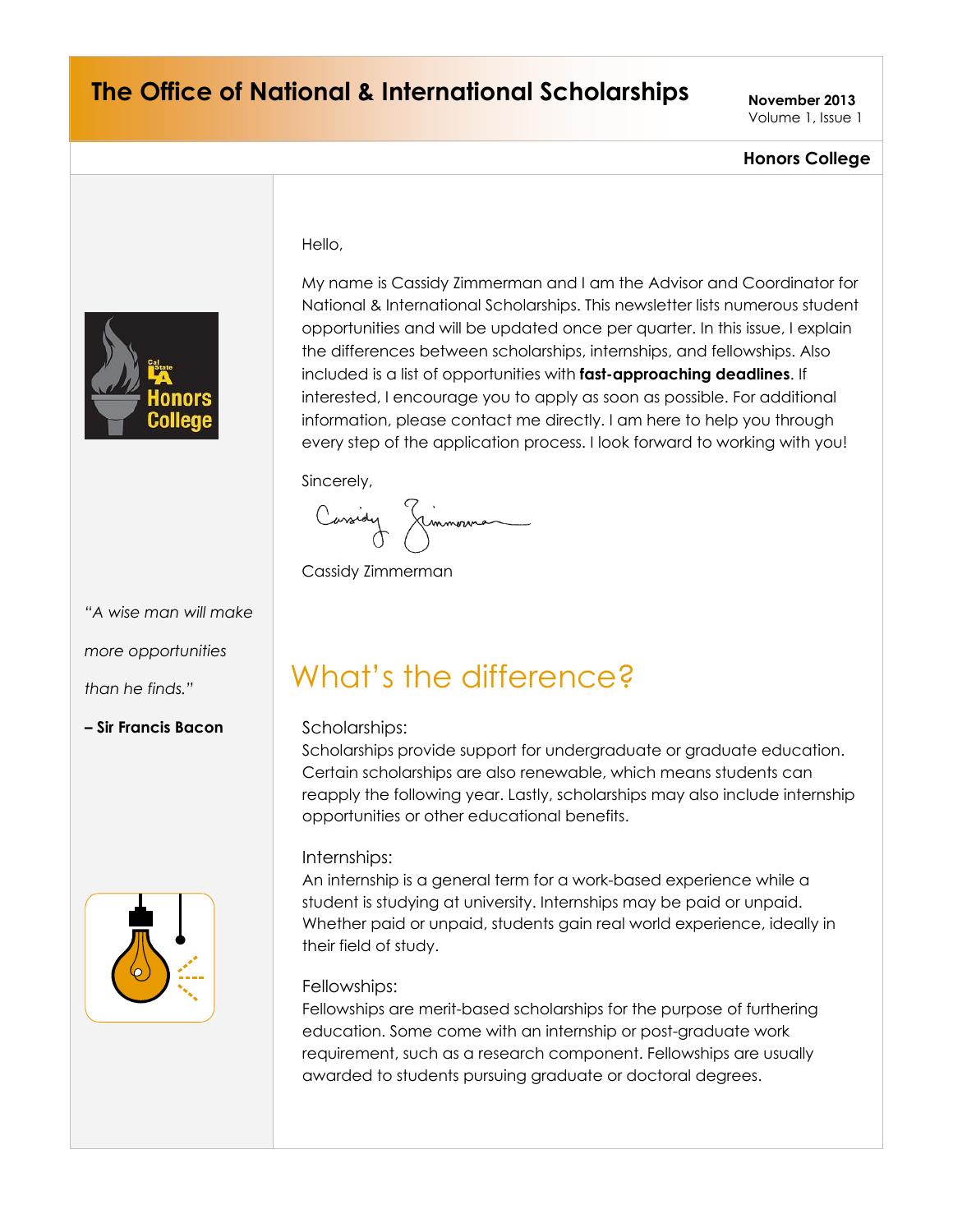**2 SCHOLARSHIPS, INTERNSHIPS & FELLOWSHIPS**

## Upcoming Scholarship Deadlines:

- [Scholarship America Dream Award,](http://www.scholarshipamerica.org/dream_criteria.php) Deadline: 12/19/2013 *Open to students with at least a 3.0 GPA and who demonstrate financial need.*
- [AfterCollege Scholarships,](http://www.aftercollege.com/content/scholarships) Deadline: 12/31/2013 *Open to all students, multiple scholarships are available.*
- [United Realty Students Scholarship,](http://www.urpa.com/scholarship.html) Deadline: 1/1/2014 *Open to all students. Write a 400-700 word essay on "How Do I Invest in My Future?"*
- ↓ [Hispanic Scholarship Fund,](http://hsf.net/en/scholarships/programs/) Deadline: 1/15/2014 *Open to Latino students, multiple scholarships are available.*
- [Middlebury Language Schools Scholarship,](http://www.middlebury.edu/ls/grad_programs/finaid/fellowships/hbcu) Deadline: 1/20/2014 *Open to students interested in Language study during the summer.*
- [Wayne V. Black Scholarship,](http://www.entelec.org/ENTELEC/About/WayneVBlackScholarship) Deadline 1/21/2014 *Open to students interested in Pre-Law, Political Science, Engineering, Computer Science, and Information Technology.*
- **E** Barry Goldwater Scholarship and Excellence in Education [Program,](http://www.entelec.org/ENTELEC/About/WayneVBlackScholarship) Deadline 1/31/2014 *Open to sophomores and juniors interested in STEM and who have at least a 3.0 GPA. Please contact Ms. Zimmerman as soon as possible if interested in applying.*
- $\ddot{\bullet}$  [Truman Scholars,](http://www.truman.gov/are-you-potential-truman-scholar/) Deadline 02/04/2014 *Open to juniors interested in a career in public service. Please contact Ms. Zimmerman as soon as possible if interested in applying.*
- [Boren Scholarship,](http://www.borenawards.org/boren_scholarship/basics.html) Deadline 02/05/2014 *Open to students interested in studying in areas of the world that are critical to U.S. interests and underrepresented in study abroad, including Africa, Asia, Central & Eastern Europe, Eurasia, Latin America, and the Middle East. Please contact Ms. Zimmerman as soon as possible if interested in applying.*
- [Society of Women Engineers,](http://societyofwomenengineers.swe.org/index.php/scholarships#activePanels_) Deadline: 2/17/2014 *Open to female engineers, multiple scholarships are available.*
- ↓ The National Institutes of Health Undergraduate Scholarship [Program,](https://www.training.nih.gov/programs/ugsp) Deadline: 3/3/2014 *Open to students interested in biomedical, behavioral, and social science healthrelated research and who demonstrate financial need.*

#### **The Honors College wants to celebrate your achievements!**

Are you applying for any of these or other opportunities not listed in this newsletter? Or have you recently accepted a scholarship, internship, or fellowship? Let us know!



#### **Requesting a letter of recommendation?**

Make sure to give your recommender *at least* two weeks to complete the letter.

Also, ask faculty who relate closely to your field of study. For example, if you are applying for a STEM scholarship, request a letter from a STEM professor who is familiar with your work.